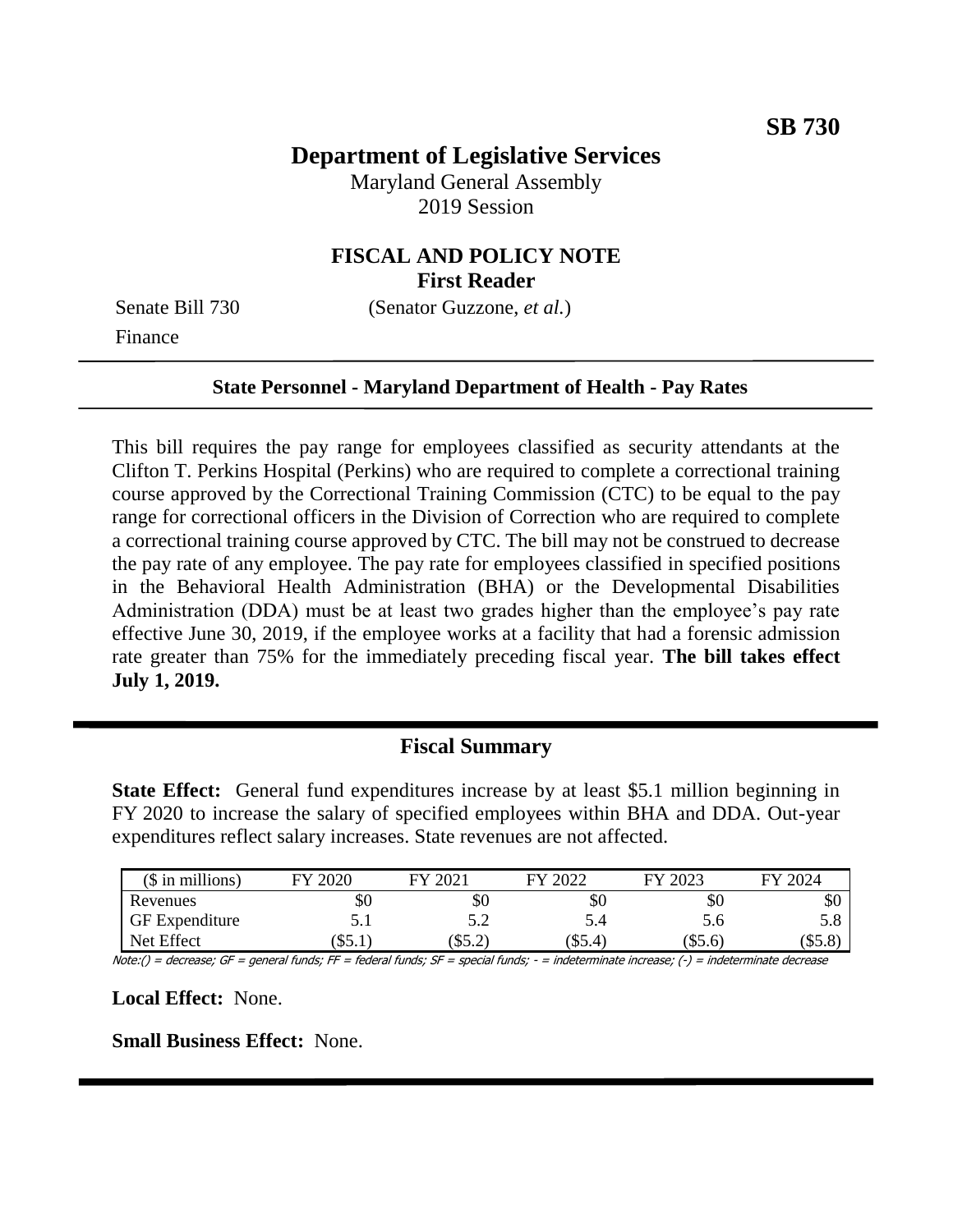## **Analysis**

**Current Law:** Within the State Personnel Management System (SPMS), there are two pay plans: the Standard Pay Plan and the Executive Pay Plan. The purpose of the pay plans is to provide employees in positions that involve comparable effort, knowledge, responsibilities, skills, and working conditions with comparable pay according to the relative value of services performed. The Standard Pay Plan includes all positions in SPMS and all other positions for which the Secretary of Budget and Management has authority to administer pay.

Pay rates in the Standard Pay Plan may be set by a series of pay grades and steps within each grade, fixed rates, or minimum and maximum amounts. When setting or amending a pay rate, the Secretary of Budget and Management must consider the prevailing pay rates for comparable services in private and public employment, experience, living costs, benefits, and the financial condition and policies of the State. A pay rate is subject to any limitations included in the State budget.

The Secretary of Budget and Management may increase pay rates for a specific class under the Standard Pay Plan with the approval of the Governor in order to recruit or retain competent personnel or to ensure that pay rates adequately compensate for the effort, knowledge, responsibility, skills, and working conditions of employees in that class. If an amendment to the pay plan affects a position in the Executive Branch that is listed in the budget bill, the amendment is contingent on the approval of the Board of Public Works. An amendment to the Standard Pay Plan may not take effect unless sufficient money is available in the budget to cover the resulting pay rates.

**Background:** The Maryland Police and Correctional Training commissions, within the Department of Public Safety and Correctional Services, are the primary providers of correctional entrance-level training and mandated police and correctional administrator, supervisor, and instructor training in Maryland. Although they are separate entities, the Police Training Commission and CTC are served by a single executive director and agency staff. The commissions are vested with the statutory authority to set standards of initial selection and training for all governmental law enforcement, correctional, community supervision, and juvenile justice officers in the State and to otherwise upgrade the professionalism of these officers.

In general, CTC prescribes minimum standards for the selection and training of community supervision employees and correctional officers in Maryland. These standards address selection, promotion to supervisory and management positions, entry-level training, and in-service advanced training.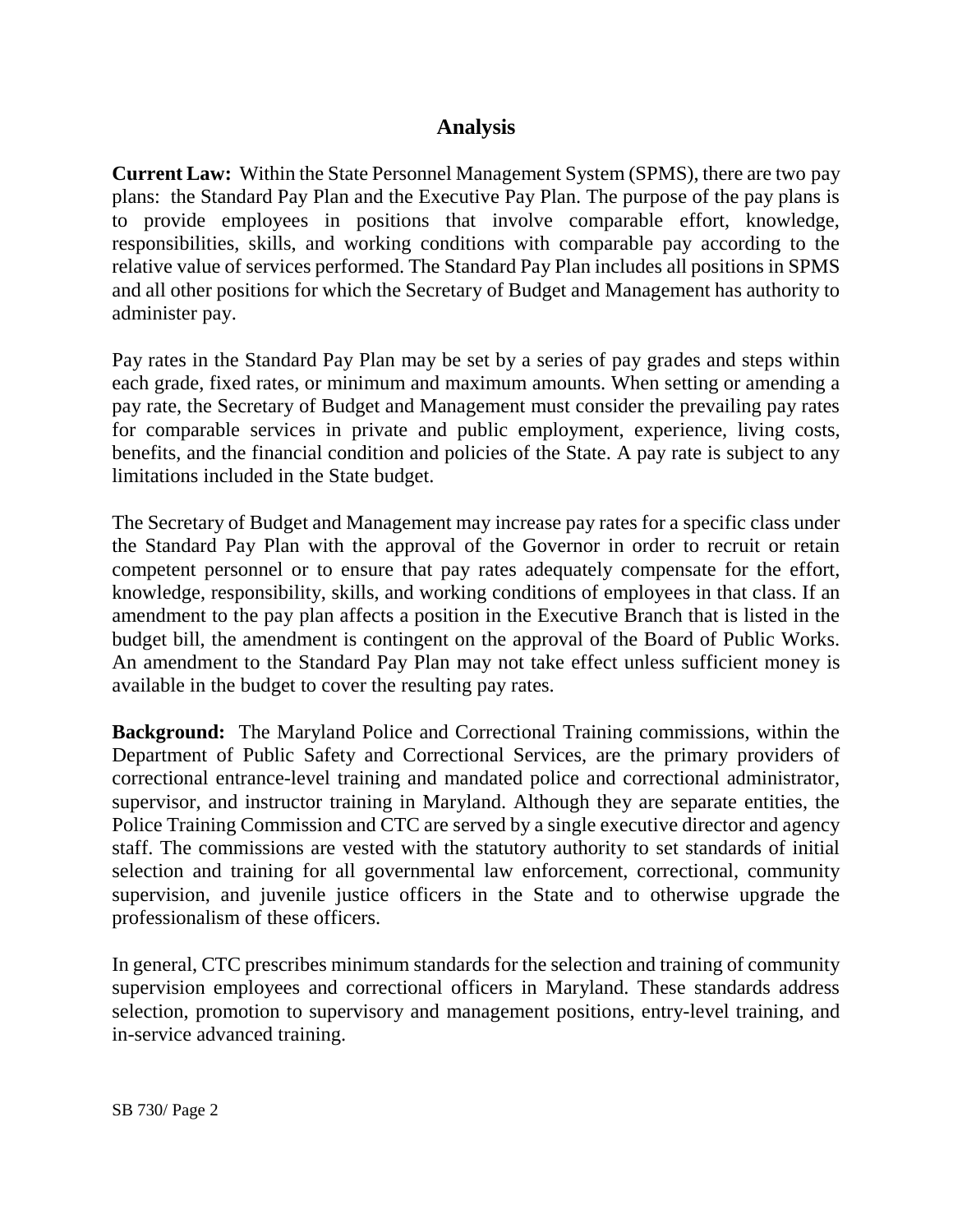**State Expenditures:** There are 333 security attendant positions at Perkins. However, the Maryland Department of Health (MDH) advises only 106 of these employees are required to complete the correctional training program and, thus, are eligible for a pay increase under the bill. MDH advises that currently these employees meet or exceed the pay rates for employees in the Division of Correction. However, employees within the Division of Correction will receive a 4% pay increase in addition to the 3% cost-of-living adjustment (COLA) on July 1, 2019, whereas the security attendants at Perkins will only receive a 3% COLA. Increasing security attendants' salaries to account for the 4% pay increase at the Division of Correction increases general fund expenditures by an estimated \$223,751 in fiscal 2020.

Facilities that had a forensic admission rate greater than 75% for the immediately preceding fiscal year include the Secure Evaluation and Therapeutic Treatment Unit in DDA and the following BHA facilities: Perkins, Spring Grove Hospital Center, Springfield Hospital Center, Thomas B. Finan Center, and Eastern Shore Hospital Center. MDH estimates 18 employees within DDA and 882 employees within BHA would be eligible for a pay raise of at least two grades, thus increasing general fund expenditures by at least \$126,991 and \$4.7 million, respectively, in fiscal 2020.

As a result, total general fund expenditures increase by at least \$5.1 million in fiscal 2020 and \$5.8 million in fiscal 2024, as shown in **Exhibit 1**. Future years reflect annual salary increases.

## **Exhibit 1 Projected Additional Compensation Costs Fiscal 2020-2024**

|                                                                            | <b>FY 2020</b> | <b>FY 2021</b> | <b>FY 2022</b> | FY 2023   | <b>FY 2024</b> |
|----------------------------------------------------------------------------|----------------|----------------|----------------|-----------|----------------|
| <b>Perkins Security Attendants</b>                                         | \$223,751      | \$231,358      | \$239,225      | \$247,358 | \$255,768      |
| <b>BHA Employees</b>                                                       | 4,724,470      | 4,885,102      | 5,051,196      | 5,222,936 | 5,400,516      |
| <b>DDA</b> Employees                                                       | 126.991        | 131.309        | 135,773        | 140.389   | 145,163        |
| Total Increase in Salaries \$5,075,212 \$5,247,769 \$5,426,193 \$5,610,684 |                |                |                |           | \$5,801,447    |

BHA: Behavioral Health Administration DDA: Developmental Disabilities Administration

Note: Numbers may not sum to total due to rounding.

Source: Maryland Department of Health; Department of Legislative Services